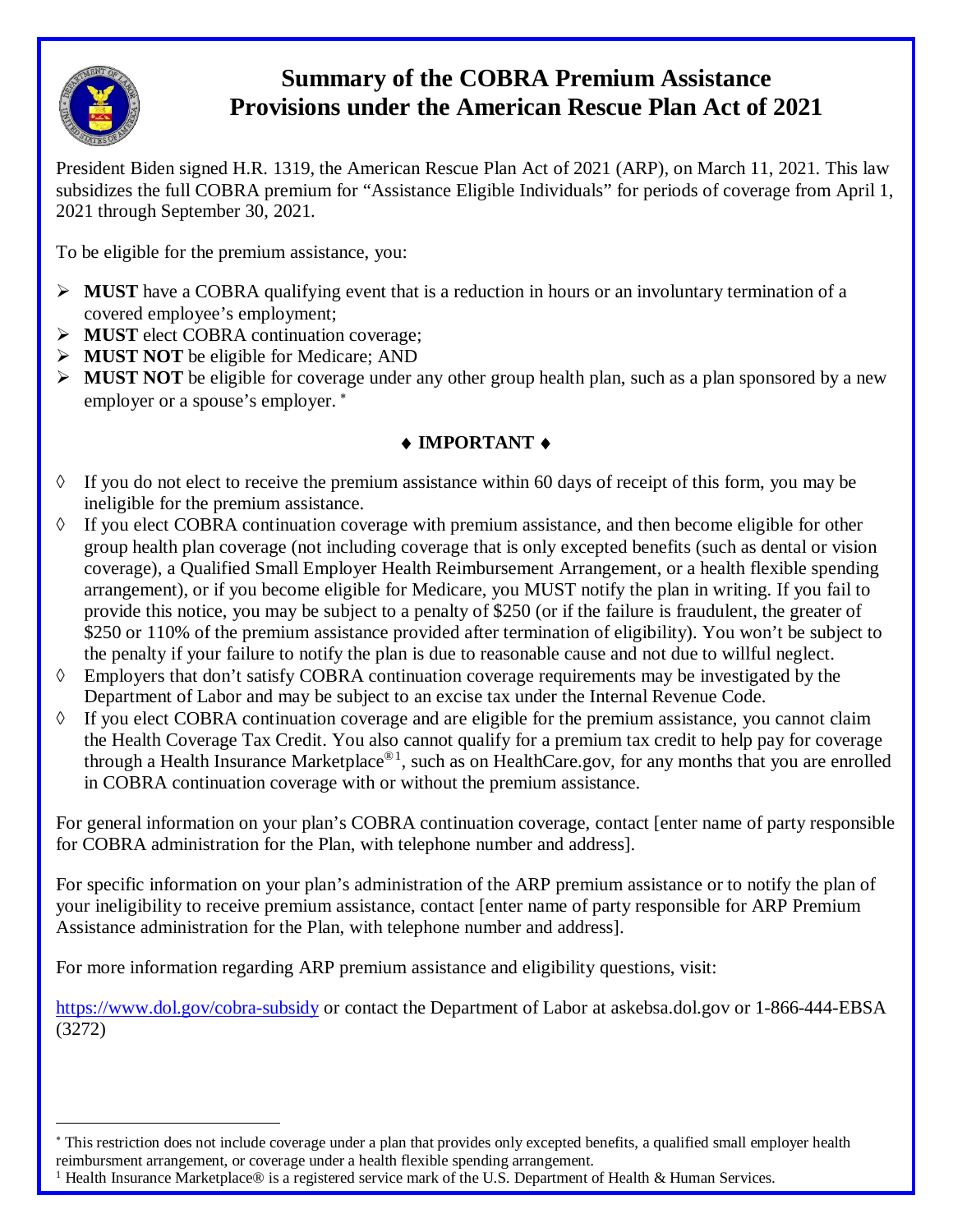|                                                                                                                                                                                                                                    | To apply for ARP Premium Assistance, complete this form and return it to your plan or employer. If you have not<br>yet elected COBRA continuation coverage, you may send this form along with your Election Form. If you do not<br>complete this form and return it within 60 days of receipt, you may be unable to receive the premium assistance. |                           |                                                          |  |  |  |  |
|------------------------------------------------------------------------------------------------------------------------------------------------------------------------------------------------------------------------------------|-----------------------------------------------------------------------------------------------------------------------------------------------------------------------------------------------------------------------------------------------------------------------------------------------------------------------------------------------------|---------------------------|----------------------------------------------------------|--|--|--|--|
| If you are already enrolled in COBRA, you may send this form in separately. If you choose to do so, send the<br>completed "Request for Treatment as an Assistance Eligible Individual" to: [Enter Name and Address]                |                                                                                                                                                                                                                                                                                                                                                     |                           |                                                          |  |  |  |  |
| You may also want to read the important information about the rules for premium assistance included in the<br>"Summary of the COBRA Premium Assistance Provisions Under the American Rescue Plan Act of 2021."                     |                                                                                                                                                                                                                                                                                                                                                     |                           |                                                          |  |  |  |  |
| [Insert Plan Name]                                                                                                                                                                                                                 | <b>REQUEST FOR TREATMENT AS AN ASSISTANCE</b><br><b>ELIGIBLE INDIVIDUAL</b>                                                                                                                                                                                                                                                                         |                           | [Insert Plan Mailing<br><b>Address</b>                   |  |  |  |  |
| <b>PERSONAL INFORMATION</b>                                                                                                                                                                                                        |                                                                                                                                                                                                                                                                                                                                                     |                           |                                                          |  |  |  |  |
| this form)                                                                                                                                                                                                                         | Name and mailing address of employee (list any dependents on the back of<br>Telephone number                                                                                                                                                                                                                                                        |                           |                                                          |  |  |  |  |
|                                                                                                                                                                                                                                    |                                                                                                                                                                                                                                                                                                                                                     | E-mail address (optional) |                                                          |  |  |  |  |
|                                                                                                                                                                                                                                    | To qualify, you must be able to check 'Yes' for all statements.                                                                                                                                                                                                                                                                                     |                           |                                                          |  |  |  |  |
|                                                                                                                                                                                                                                    | 1. The qualifying event was a loss of employment that was involuntary or a reduction in hours.                                                                                                                                                                                                                                                      |                           | $\overline{\Box \text{ Yes}} \overline{\Box \text{ No}}$ |  |  |  |  |
| 3. I elected (or am electing) COBRA continuation coverage.                                                                                                                                                                         |                                                                                                                                                                                                                                                                                                                                                     |                           | $\overline{\Box}$ Yes $\Box$ No                          |  |  |  |  |
| during the period for which I am claiming premium assistance).                                                                                                                                                                     | 4. I am NOT eligible for other group health plan coverage (or I was not eligible for other group health plan coverage                                                                                                                                                                                                                               |                           | $\Box$ Yes $\Box$ No                                     |  |  |  |  |
| assistance).                                                                                                                                                                                                                       | 5. I am NOT eligible for Medicare (or I was not eligible for Medicare during the period for which I am claiming premium                                                                                                                                                                                                                             |                           | $\Box$ Yes $\Box$ No                                     |  |  |  |  |
|                                                                                                                                                                                                                                    |                                                                                                                                                                                                                                                                                                                                                     |                           |                                                          |  |  |  |  |
| correct.<br>Signature $\rightarrow$                                                                                                                                                                                                | I make an election to exercise my right to ARP premium assistance and attest that I meet the requirements for treatment as an<br>Assistance Eligible Individual. To the best of my knowledge and belief all of the answers I have provided on this form are true and<br>$\Box$ Date $\rightarrow$                                                   |                           |                                                          |  |  |  |  |
|                                                                                                                                                                                                                                    |                                                                                                                                                                                                                                                                                                                                                     |                           |                                                          |  |  |  |  |
|                                                                                                                                                                                                                                    |                                                                                                                                                                                                                                                                                                                                                     |                           |                                                          |  |  |  |  |
| FOR EMPLOYER OR PLAN USE ONLY<br>This request is: $\Box$ Approved $\Box$ Denied Specify reason in #3 below and return a copy of this form to the applicant.<br>REASON FOR DENIAL OF TREATMENT AS AN ASSISTANCE ELIGIBLE INDIVIDUAL |                                                                                                                                                                                                                                                                                                                                                     |                           |                                                          |  |  |  |  |
| 1. Loss of employment was voluntary.                                                                                                                                                                                               |                                                                                                                                                                                                                                                                                                                                                     |                           | П                                                        |  |  |  |  |
| 2. Individual did not experience a reduction in hours.                                                                                                                                                                             |                                                                                                                                                                                                                                                                                                                                                     |                           | $\Box$                                                   |  |  |  |  |
| 3. Individual did not elect COBRA coverage.<br>4 Other (please explain)                                                                                                                                                            |                                                                                                                                                                                                                                                                                                                                                     |                           | $\Box$<br>$\Box$                                         |  |  |  |  |
|                                                                                                                                                                                                                                    |                                                                                                                                                                                                                                                                                                                                                     |                           |                                                          |  |  |  |  |
| Signature of employer, plan administrator, or other party responsible for COBRA administration for the Plan                                                                                                                        |                                                                                                                                                                                                                                                                                                                                                     |                           |                                                          |  |  |  |  |
|                                                                                                                                                                                                                                    |                                                                                                                                                                                                                                                                                                                                                     |                           |                                                          |  |  |  |  |
| →                                                                                                                                                                                                                                  | <u> 1989 - Johann Barbara, martxa alemaniar a</u>                                                                                                                                                                                                                                                                                                   | Date $\rightarrow$        |                                                          |  |  |  |  |
|                                                                                                                                                                                                                                    |                                                                                                                                                                                                                                                                                                                                                     |                           |                                                          |  |  |  |  |
|                                                                                                                                                                                                                                    | Type or print name $\rightarrow$<br>Telephone number $\rightarrow$ E-mail address $\rightarrow$                                                                                                                                                                                                                                                     |                           |                                                          |  |  |  |  |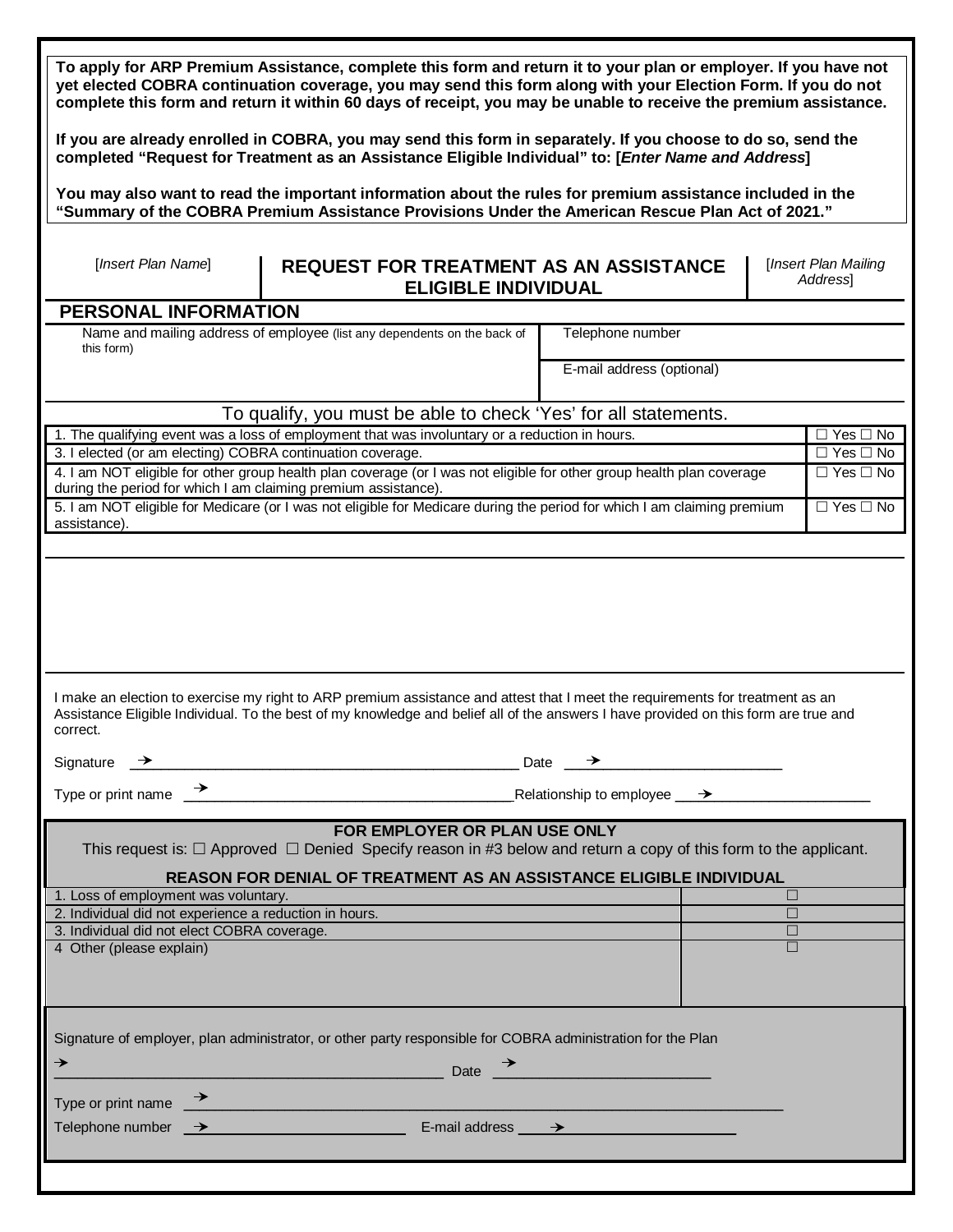|                                                                                                                                                                                    |                                                            | For Further Assistance, you may contact the Department of Labor's Employee Benefits<br>Administration at 1-866-444-3272, or online at https://www.askebsa.dol.gov/WebIntake.                                                             |                           |                                              |  |
|------------------------------------------------------------------------------------------------------------------------------------------------------------------------------------|------------------------------------------------------------|------------------------------------------------------------------------------------------------------------------------------------------------------------------------------------------------------------------------------------------|---------------------------|----------------------------------------------|--|
|                                                                                                                                                                                    |                                                            | <b>DEPENDENT INFORMATION</b> (Parent or guardian should sign for minor children.)                                                                                                                                                        |                           |                                              |  |
| Name                                                                                                                                                                               | Date of Birth                                              | <b>Relationship to Employee</b>                                                                                                                                                                                                          | SSN (or other identifier) |                                              |  |
|                                                                                                                                                                                    |                                                            |                                                                                                                                                                                                                                          |                           |                                              |  |
|                                                                                                                                                                                    | 1. I elected (or am electing) COBRA continuation coverage. |                                                                                                                                                                                                                                          |                           | $\Box$ Yes $\Box$ No                         |  |
|                                                                                                                                                                                    | 2. I am NOT eligible for other group health plan coverage. |                                                                                                                                                                                                                                          |                           | $\Box$ Yes $\Box$ No                         |  |
|                                                                                                                                                                                    | 3. I am NOT eligible for Medicare.                         | 4. The qualifying event was an involuntary termination or a reduction in hours.                                                                                                                                                          |                           | $\Box$ Yes $\Box$ No<br>$\Box$ Yes $\Box$ No |  |
|                                                                                                                                                                                    |                                                            |                                                                                                                                                                                                                                          |                           |                                              |  |
|                                                                                                                                                                                    | provided on this form are true and correct.                | I make an election to exercise my right to ARP premium assistance. To the best of my knowledge and belief all of the answers I have                                                                                                      |                           |                                              |  |
|                                                                                                                                                                                    |                                                            | Signature $\rightarrow$ Date $\rightarrow$                                                                                                                                                                                               |                           |                                              |  |
|                                                                                                                                                                                    |                                                            |                                                                                                                                                                                                                                          |                           |                                              |  |
|                                                                                                                                                                                    |                                                            |                                                                                                                                                                                                                                          |                           |                                              |  |
| Name                                                                                                                                                                               | Date of Birth                                              | Relationship to Employee SSN (or other identifier)                                                                                                                                                                                       |                           |                                              |  |
|                                                                                                                                                                                    |                                                            |                                                                                                                                                                                                                                          |                           |                                              |  |
|                                                                                                                                                                                    | 1. I elected (or am electing) COBRA continuation coverage. |                                                                                                                                                                                                                                          |                           | $\Box$ Yes $\Box$ No                         |  |
|                                                                                                                                                                                    | 2. I am NOT eligible for other group health plan coverage. |                                                                                                                                                                                                                                          |                           | $\Box$ Yes $\Box$ No                         |  |
|                                                                                                                                                                                    | 3. I am NOT eligible for Medicare.                         |                                                                                                                                                                                                                                          |                           | $\overline{\Box Y}$ es $\overline{\Box}$ No  |  |
|                                                                                                                                                                                    |                                                            | 4. The qualifying event was an involuntary termination or a reduction in hours.                                                                                                                                                          |                           | $\Box$ Yes $\Box$ No                         |  |
| I make an election to exercise my right to ARP premium assistance. To the best of my knowledge and belief all of the answers I have<br>provided on this form are true and correct. |                                                            |                                                                                                                                                                                                                                          |                           |                                              |  |
|                                                                                                                                                                                    |                                                            | Signature $\rightarrow$ Date $\rightarrow$                                                                                                                                                                                               |                           |                                              |  |
|                                                                                                                                                                                    | $\rightarrow$                                              |                                                                                                                                                                                                                                          |                           |                                              |  |
| Type or print name                                                                                                                                                                 |                                                            | <u>Netationship</u> to employee <u>→ Alexander Alexander Alexander Alexander Alexander Alexander Alexander Alexander Alexander Alexander Alexander Alexander Alexander Alexander Alexander Alexander Alexander Alexander Alexander A</u> |                           |                                              |  |
| Name                                                                                                                                                                               | Date of Birth                                              | Relationship to Employee SSN (or other identifier)                                                                                                                                                                                       |                           |                                              |  |
|                                                                                                                                                                                    |                                                            |                                                                                                                                                                                                                                          |                           |                                              |  |
|                                                                                                                                                                                    | 1. I elected (or am electing) COBRA continuation coverage. |                                                                                                                                                                                                                                          |                           | $\Box$ Yes $\Box$ No                         |  |
|                                                                                                                                                                                    | 2. I am NOT eligible for other group health plan coverage. |                                                                                                                                                                                                                                          |                           | $\overline{\Box Y}$ es $\Box$ No             |  |
|                                                                                                                                                                                    | 3. I am NOT eligible for Medicare.                         | 4. The qualifying event was an involuntary termination or a reduction in hours.                                                                                                                                                          |                           | $\Box$ Yes $\Box$ No<br>$\Box$ Yes $\Box$ No |  |
|                                                                                                                                                                                    | have provided on this form are true and correct.           | I make an election to exercise my right to the ARP premium assistance. To the best of my knowledge and belief all of the answers I                                                                                                       |                           |                                              |  |
|                                                                                                                                                                                    |                                                            |                                                                                                                                                                                                                                          |                           |                                              |  |
|                                                                                                                                                                                    |                                                            |                                                                                                                                                                                                                                          |                           |                                              |  |
|                                                                                                                                                                                    |                                                            |                                                                                                                                                                                                                                          |                           |                                              |  |